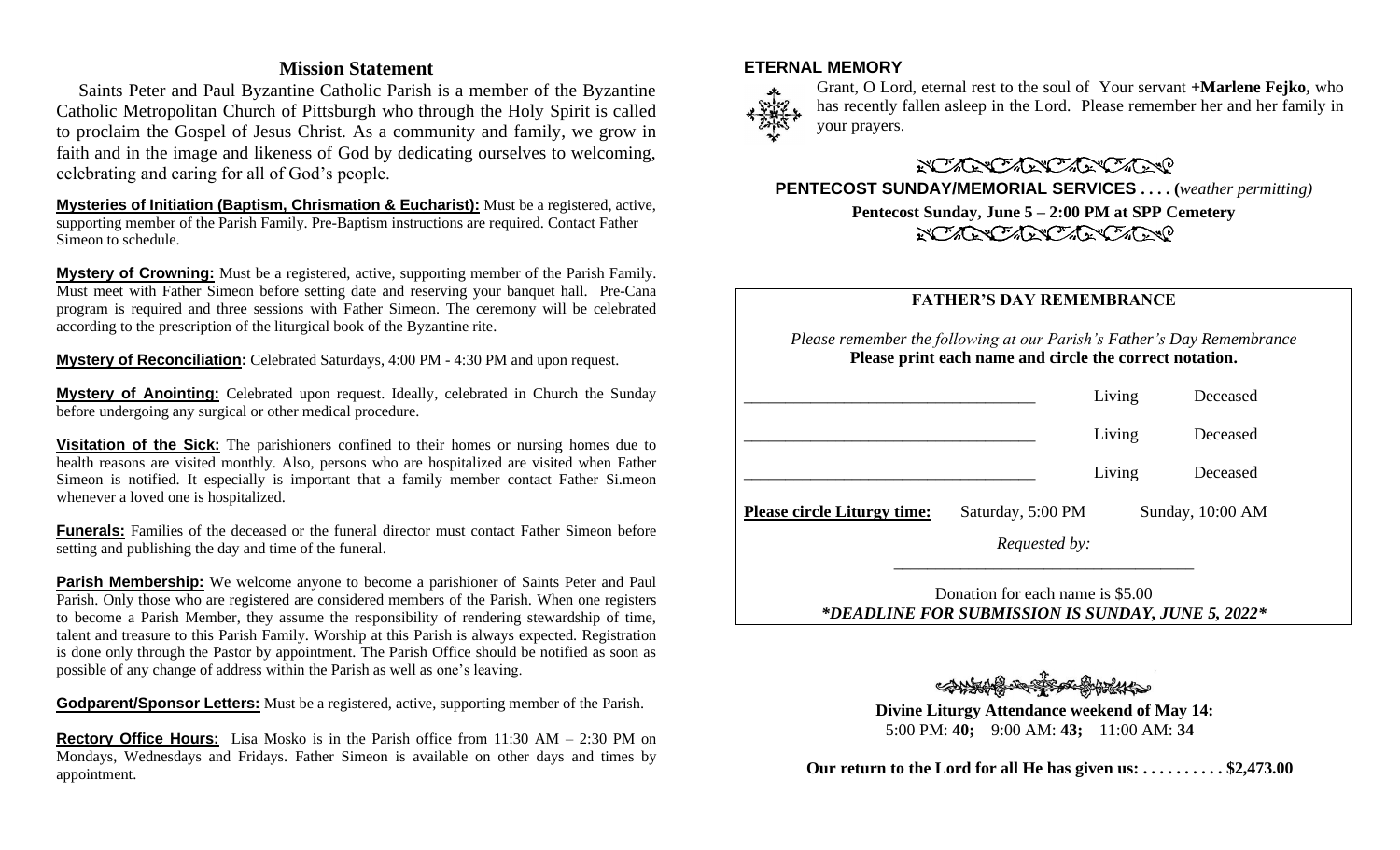

- Mon., May 23 Church Cleaning Party 9 AM Noon. Come lend a helping hand.
- ➢ **Thurs., May 26 Ascension of our Lord – Holy Day of Obligation.**
- ➢ **Wed., June 1** St. Vincent de Paul Meals Program 9 AM 2 PM.
- ➢ **Sat., June 4 Fifth All Souls Saturday – Divine Liturgy 9:00 AM – Pg. 428.**

# **NORTHERO AND CALLED**

## **IMPORTANT SCHEDULE CHANGE**

We are God's people and we always adjust with compassion and understanding to necessary changes that arise in our parish. We all know our own preferences for which Divine Liturgy we wish to attend every weekend. We also know that Father Simeon has not been feeling well, and we have been blessed to have Father Michael's assistance for several weekend Divine Liturgies. However, we have lost another priest this past week (ordained just last year) who served two parishes, and there are no other priests available for weekend substitutions.

Father Simeon has been advised by the Chancery to celebrate two weekend Divine Liturgies…one on Saturday evening and one on Sunday. In order to do this, a "time" compromise is necessary!

The Vigil Liturgy of Sunday will remain at 5:00 PM Saturday evening. The Sunday Divine Liturgy will be at 10:00 AM. This schedule change will be effective Pentecost Sunday, June 5, 2022. Thank you for adjusting to this necessary change and please pray for Father Simeon and for all of our priests!

### **SPRING LOTTERY WREATH**

Ladybug will be resting the month of May. The  $100<sup>th</sup>$  Anniversary Fundraiser for May will be a Spring Lottery Wreath with \$100 worth of Instant Lottery Tickets. Tickets are \$1 per ticket or 6 for \$5.

#### MAY 22, 2022 SCHEDULE OF DIVINE SERVICES

| Sunday          | 22 May   | SUNDAY OF THE MAN BORN BLIND. The Holy Martyr<br>Basiliscus. The Holy and Righteous Melchisedek, King of<br>Salem. Commemoration of the Second Ecumenical<br>Council of Constantinople, 381. |
|-----------------|----------|----------------------------------------------------------------------------------------------------------------------------------------------------------------------------------------------|
| (Sun. Vigil)    |          | 5:00 PM +Dr. Bohdan Czepak – Janet Turner<br>9:00 AM +Mary Ann Johnson - Mike & Sue Johnson<br>11:00 AM +Betty Vazur - Patricia Sudik & family                                               |
| Monday          | 23 May   | Our Venerable Father and Confessor Michael, Bishop of<br>Synnada. The Venerable Euphrosyne, Hegumena of the<br>Monastery of our Holy Savior in Polotsk.<br>No Divine Liturgy.                |
| Tuesday         | 24 May   | Our Venerable Father Simeon of the Wondrous Mountain.<br>Our Father Nicetas the Stylite, Wonder-worker of Perejaslav.<br>No Divine Liturgy.                                                  |
| Wednesday       | $25$ May | Leave-taking (Otdanije) of Pascha. Feast of the Third<br>Finding of the Head of St. John the Baptist.<br>No Divine Liturgy.                                                                  |
| Thursday        | 26 May   | THE ASCENSION OF OUR LORD AND GOD AND SAVIOR<br><b>JESUS CHRIST.</b> (Pgs. 191-195)<br>6:00 PM + Emory Holowatch - Anne Myers                                                                |
| Friday          | 27 May   | Post-festive Day of Ascension. Holy Bishop-Martyr Therapont.<br>No Divine Liturgy.                                                                                                           |
| Saturday        | 28 May   | Post-festive Day of the Ascension. Our Venerable Father<br>Nicetas, Bishop of Chalcedon.                                                                                                     |
| (Vigil Liturgy) |          | 5:00 PM + Sister Helen Labosh – Benedictine Sisters                                                                                                                                          |
| Sunday          | 29 May   | SUNDAY OF THE FATHERS AT THE FIRST NICEAN<br>COUNCIL. Post-festive Day of Ascension. The Holy<br>Venerable Martyr and Virgin Theodosia. Our Holy Father<br>Paul VI, Pope of Rome.            |
|                 |          | 9:00 AM + Anna $\&$ + Andrew Shuluga – Anita Schmitt<br>11:00 AM +Steve Zombar - John & Kathy Shinosky                                                                                       |